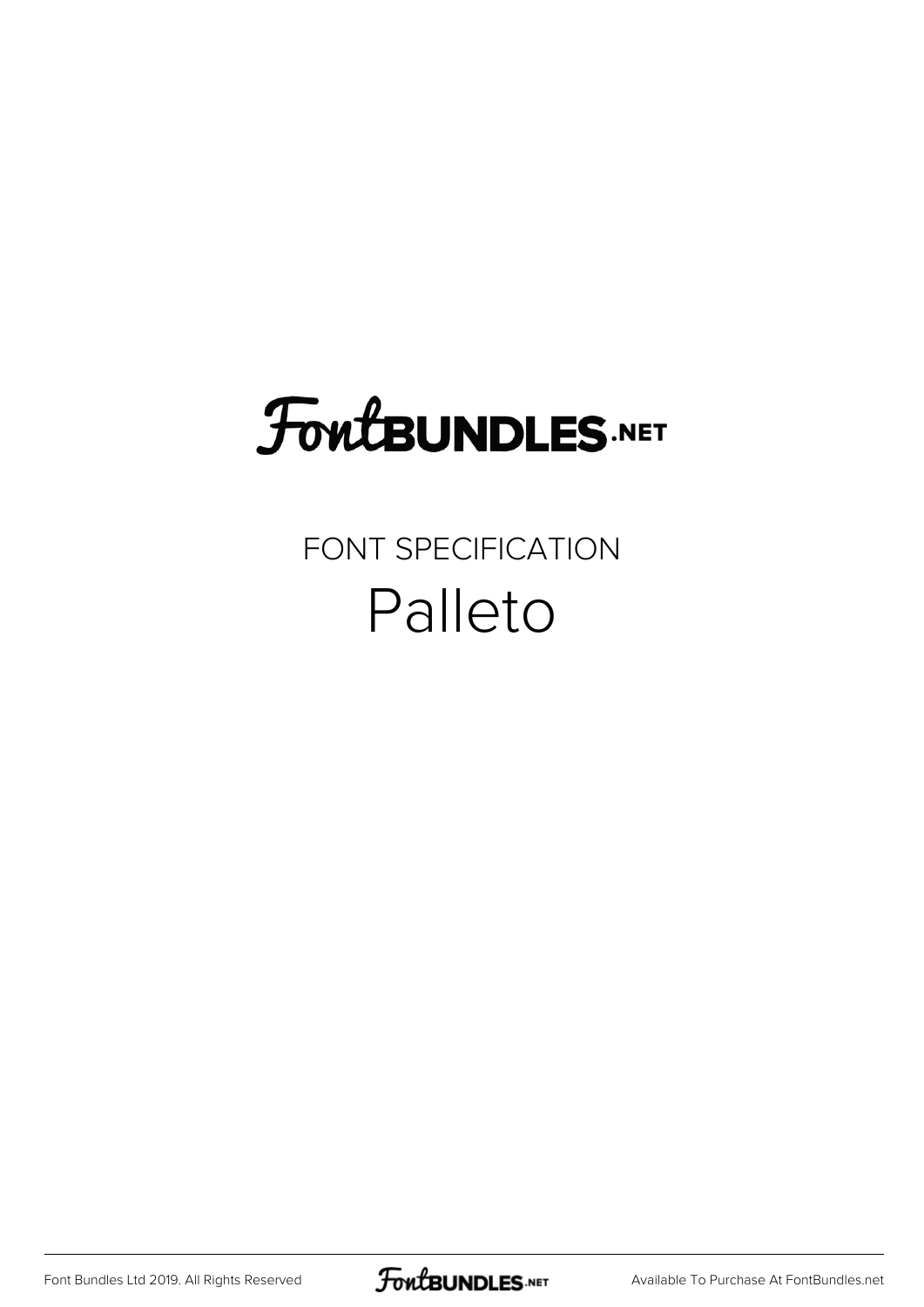#### Palleto - Regular

**Uppercase Characters** 

ABCDEFGHIJKLMNO PQR STUUW XY3

Lowercase Characters

edcoleffhight ンと

Numbers

0123456789

**Punctuation and Symbols**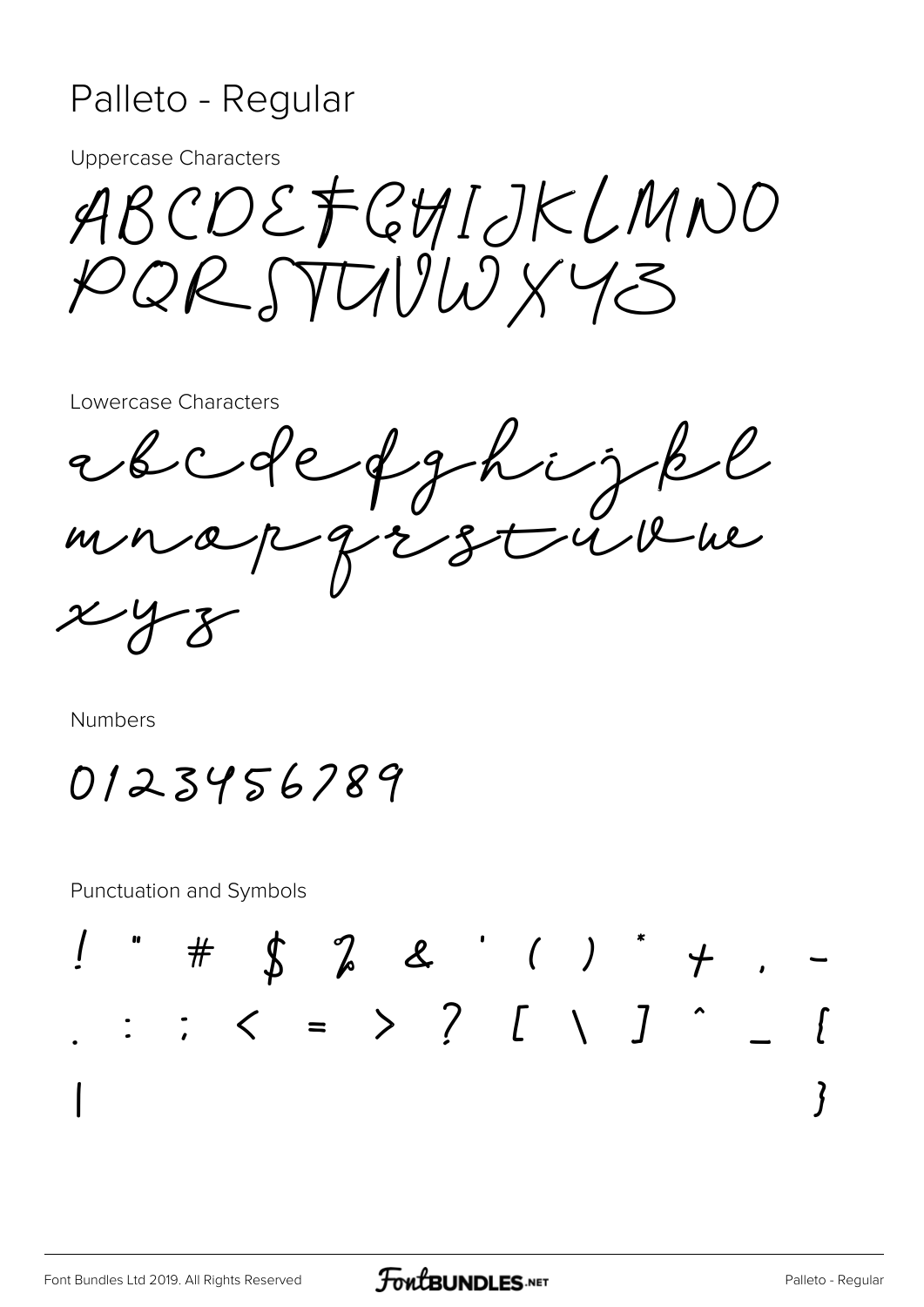All Other Glyphs

À Á Â Ã Ä Å Æ Ç È É Ê Ë Ì Í Î Ï Ð Ñ Ò Ó Ô Õ Ö × Ø Ù Ú  $U$   $U$   $V$   $p$   $s$  à  $i$  à  $i$ ä å æ ç è é ê ë ì í î ï ð ñ ò ó ô õ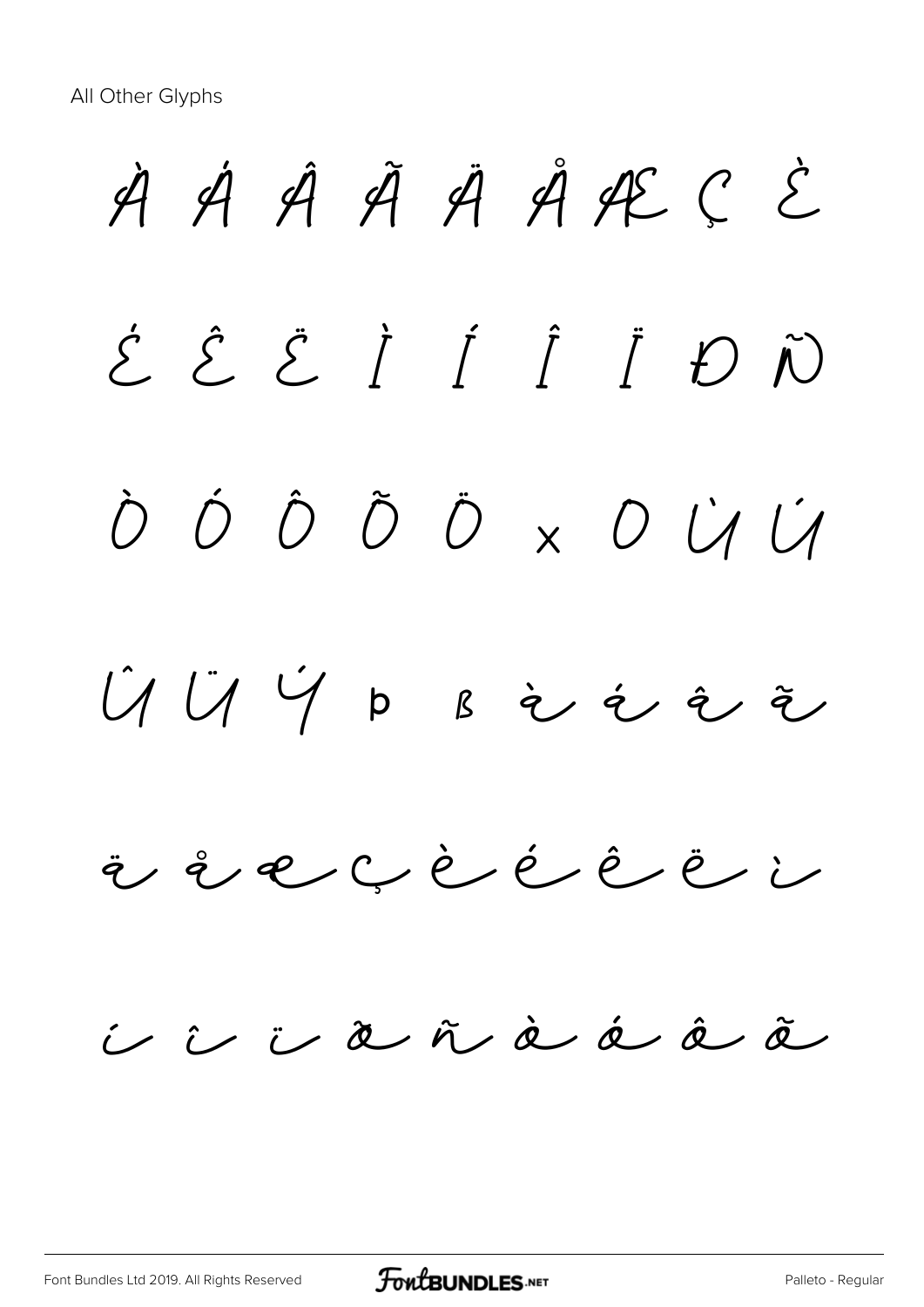$x = a$  à  $x = a$  à  $y = b$ 

 $\ddot{y}$   $\dot{\beta}$   $\dot{\gamma}$   $\ddot{\delta}$   $\dot{\gamma}$   $\ddot{\delta}$   $\ddot{\gamma}$   $\ddot{\delta}$ 

 $y$  y  $z$  D I N V W m

t trrsesesiseser

crissarur littehbr

 $\begin{array}{c} \begin{array}{c} \begin{array}{c} \begin{array}{c} \end{array}\\ \end{array} \end{array} \end{array}$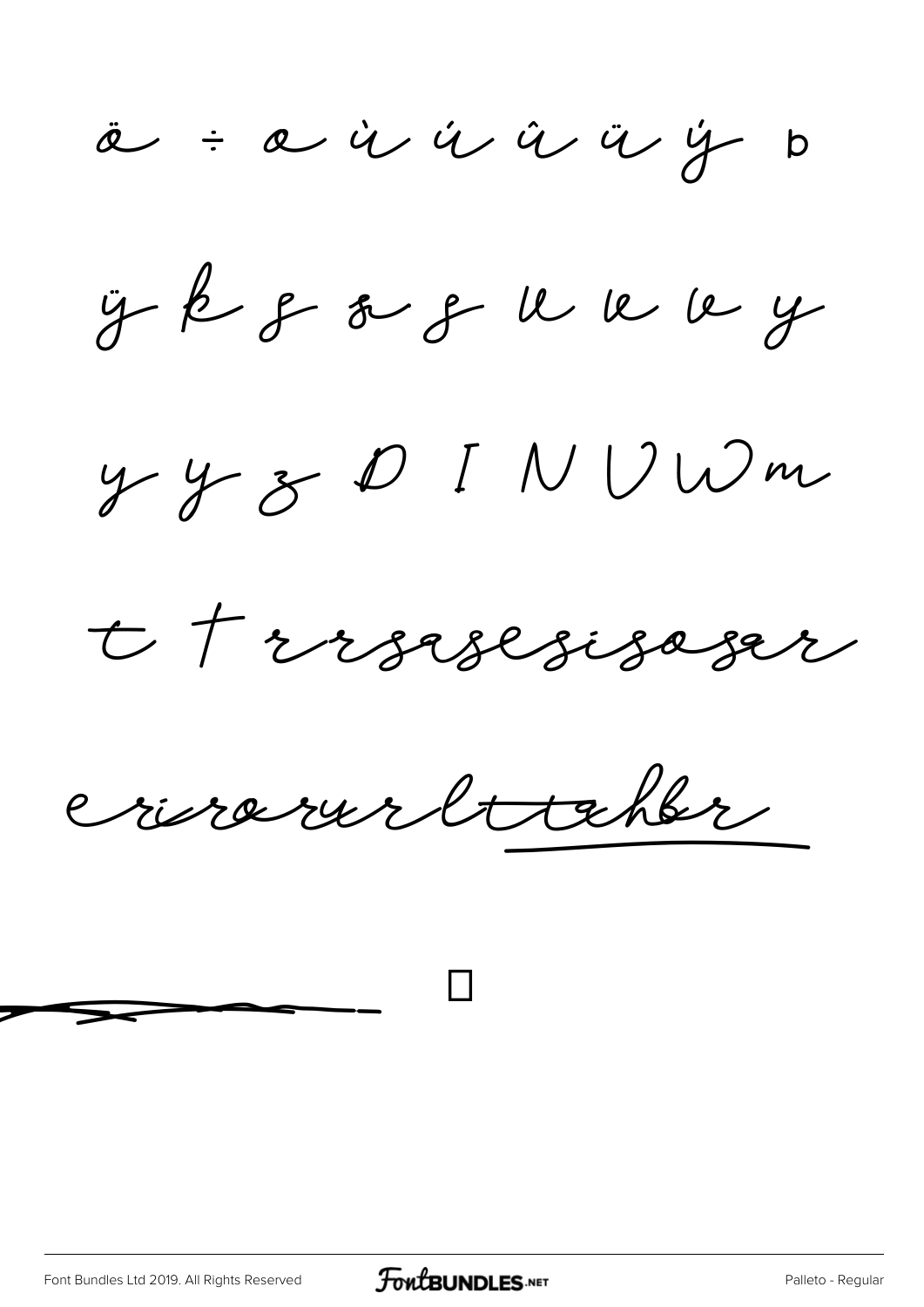#### Palleto - Bold

**Uppercase Characters** 

ABCOEFGHIJKLMN OPQRSTUVWXY3

Lowercase Characters

efghijk<br>arstrik ebco

Numbers

## 0123456789

**Punctuation and Symbols** 

 $\int 2 dx$  $\langle$  = > ? [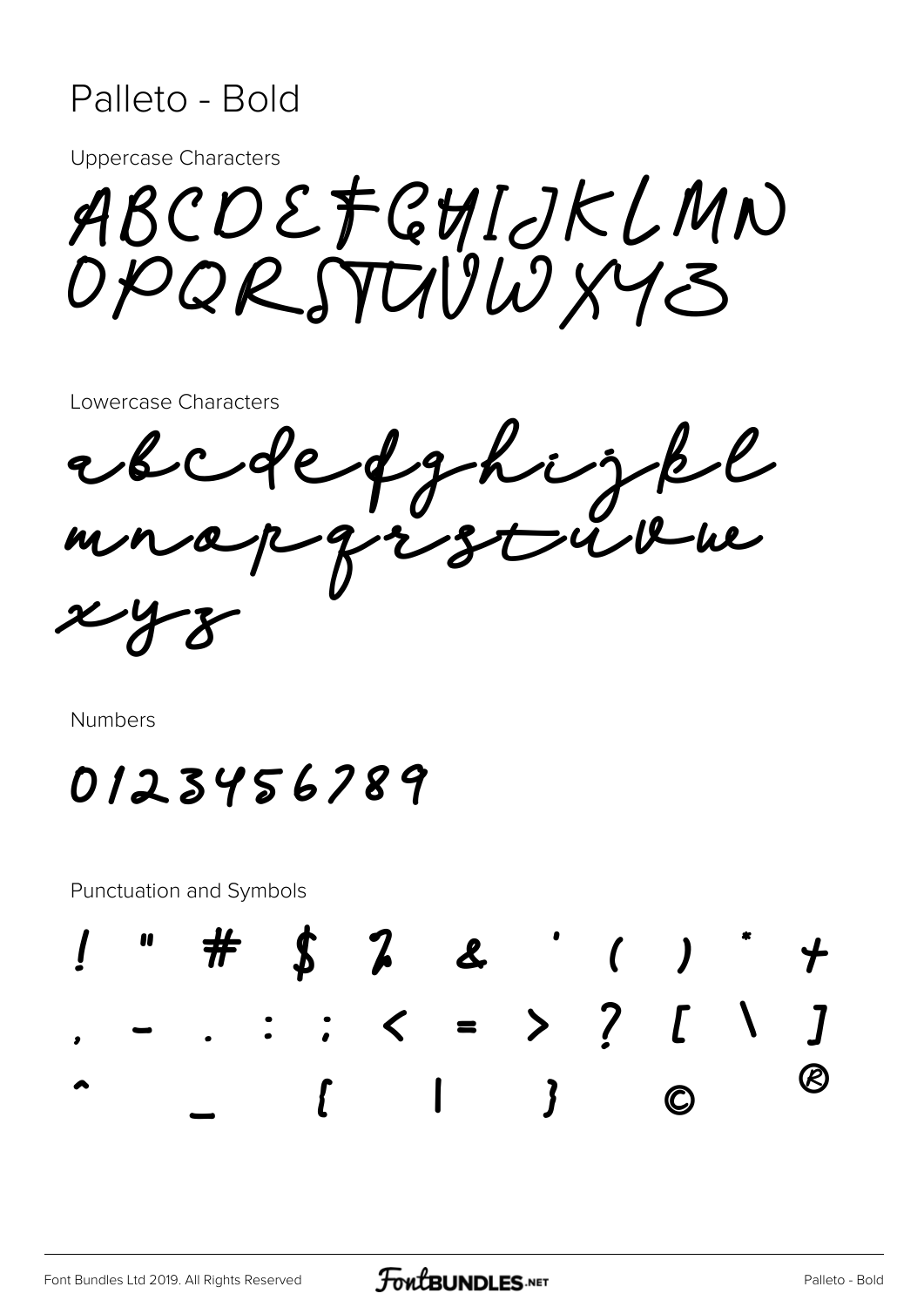All Other Glyphs

# À Á Â Ã Ä Å Æ Ç È É Ê Ë Ì Í Î Ï Ð Ñ Ò Ó Ô Õ Ö × Ø Ù Ú  $\hat{U}$   $\hat{U}$   $\hat{V}$   $\hat{V}$   $\hat{P}$   $\hat{P}$   $\hat{P}$   $\hat{P}$   $\hat{P}$   $\hat{P}$   $\hat{P}$   $\hat{P}$   $\hat{P}$ ä å æ ç è é ê ë ì í î ï ð ñ ò ó ô õ